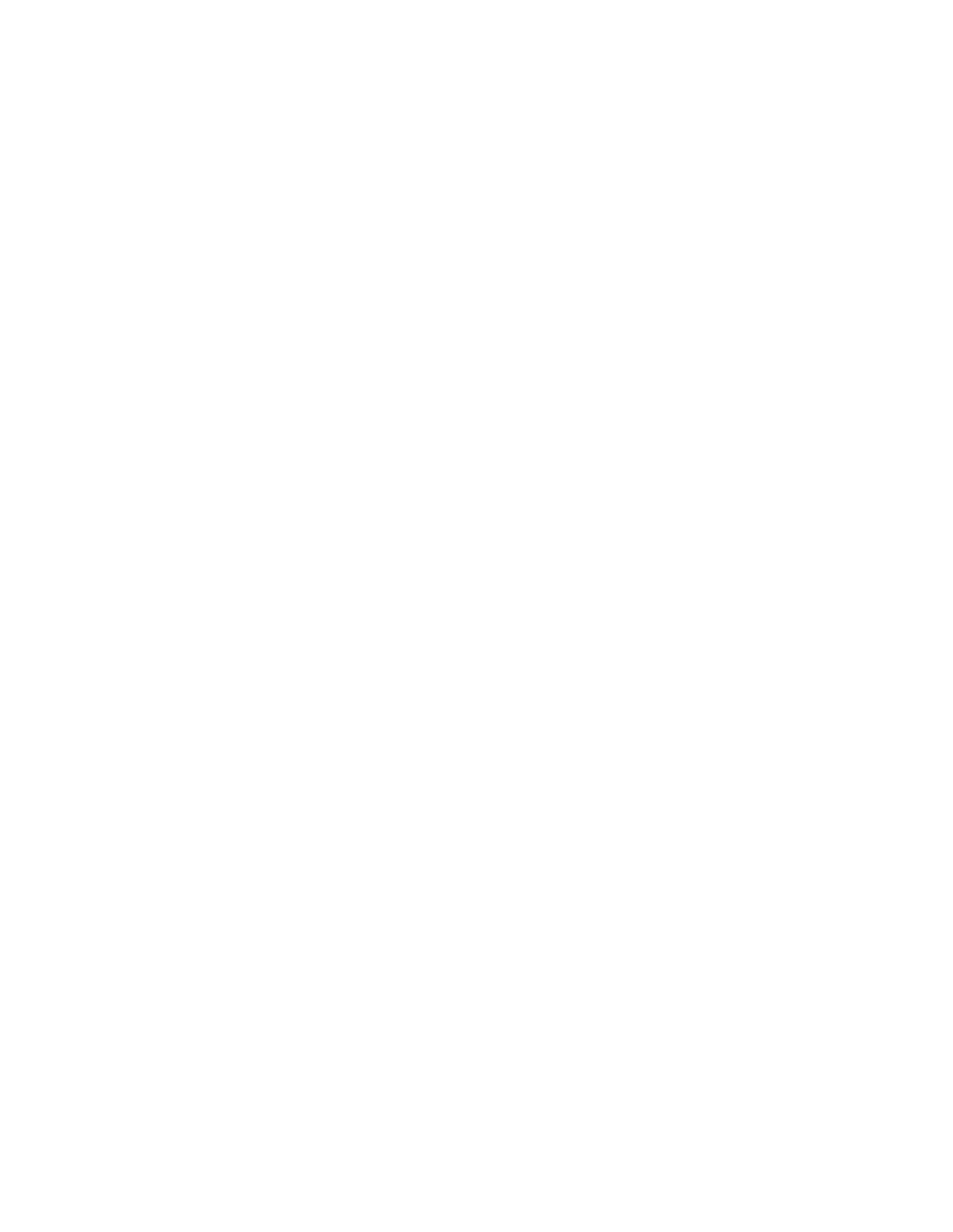### **BURKE, Justice.**

[¶1] Dr. Christian Guier appeals from an order of the district court affirming a decision by St. John's Medical Center Board of Trustees to revoke his medical staff privileges. After reviewing the entire record, we conclude the Board's decision is supported by substantial evidence, is not arbitrary or capricious, and is otherwise in accordance with law. We affirm.

### *ISSUES*

[¶2] Dr. Guier presents the following issues for review:

- 1. Whether Dr. Guier was denied his constitutional and statutory right to a contested case hearing when the Agency reversed the burden of proof.
- 2. Whether the Agency's breach of the Medical Staff Reappointment Agreement, by refusing to notify Dr. Guier of complaints that had been made against him, its disregard for its own policies, and its persistent concealment of evidence, renders its decision arbitrary and capricious.

St. John's styles the issues as follows:

- 1. Was the burden of proof applied appropriately in Dr. Guier's fair hearing? In any event was there substantial evidence to support the Board's final decision?
- 2. Did St. John's Medical Center provide Dr. Guier procedural due process?
- 3. Did St. John's Medical Center act arbitrarily and capriciously?

## *FACTS*

[¶3] Teton County Hospital District, doing business as St. John's Medical Center, is a Wyoming Governmental Agency organized pursuant to Wyo. Stat. Ann. §§ 35-2-401 through 35-2-404. St. John's Board of Trustees (Board of Trustees or Board) is an "agency" as defined by Wyo. Stat. Ann. § 16-3-101(b)(i). Medical Staff Bylaws govern the management of the Hospital and were adopted pursuant to Wyo. Stat. Ann. § 35-2- 113. As a requirement of continuing medical staff membership, all physicians must periodically submit an application for reappointment. The application for reappointment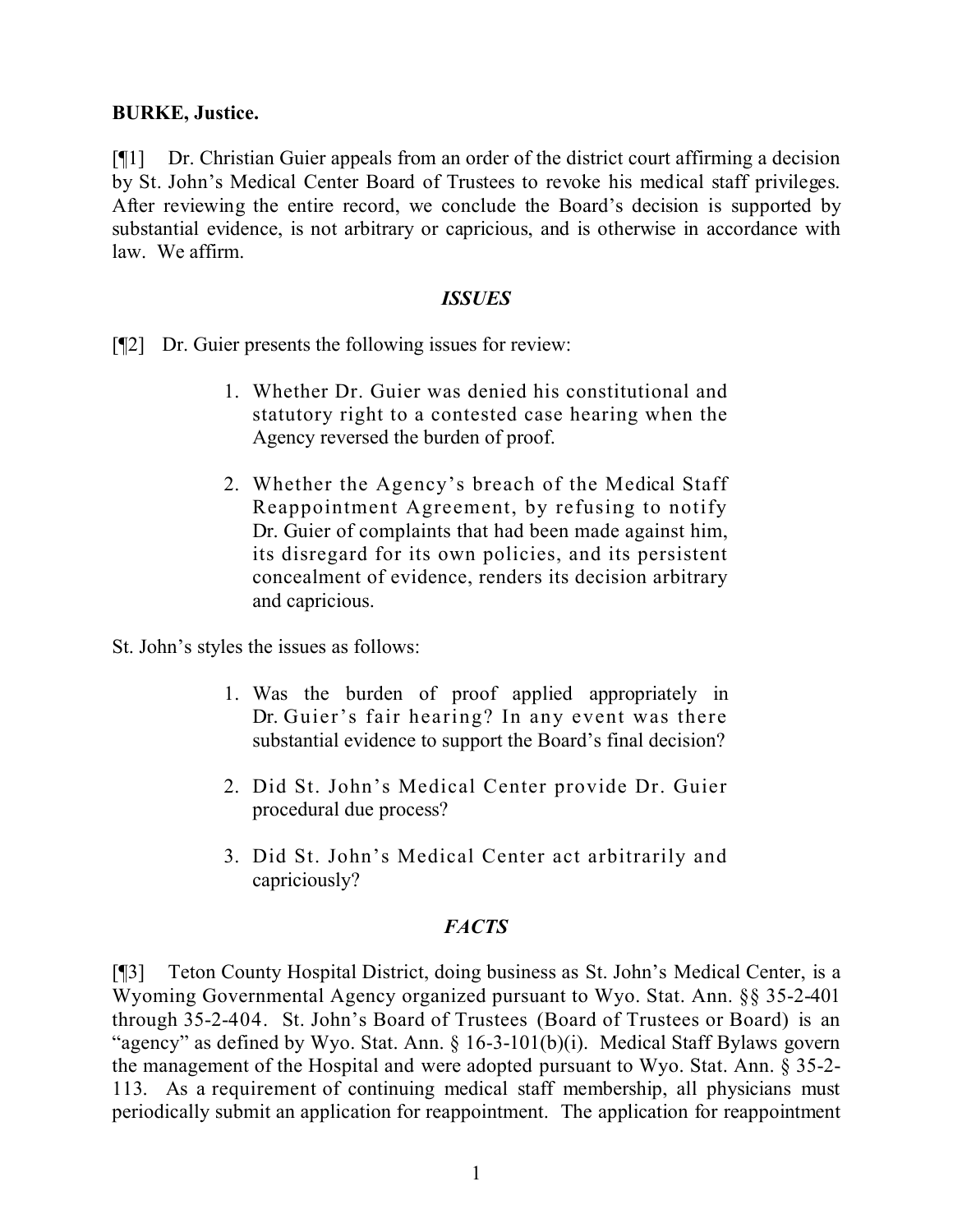requires physicians to abide by all of the Bylaws, including those governing standards of professional conduct, and to sign a Code of Conduct resolution.

[¶4] Dr. Guier, an orthopedic surgeon, joined the medical staff in 1990. During his tenure, Dr. Guier exhibited disruptive behavior in the operating room on multiple occasions. Prior to the events leading to this litigation, the operating room staff at St. John's had refused to work with Dr. Guier on two occasions due to his disruptive behavior. The first of these incidents occurred in 1992 and the second occurred sometime between 1994 and 1996. A focused review of Dr. Guier's performance at the hospital was conducted from December 1, 2005 through May 31, 2006.<sup>1</sup> The summary report from that review stated that "[r]epeated instances of behavioral issues with Dr. Guier have created a strain in the working relationships between Dr. Guier and some members of the staff."

[¶5] In May of 2006, Dr. Guier completed an application for reappointment to the medical staff. As part of its consideration of Dr. Guier's application, the Medical Executive Committee (MEC), the professional review body at the Hospital, reviewed the focused report. In a June 21, 2006 letter, the Chief-of-Staff of the Hospital advised Dr. Guier that "the MEC is concerned about your professional conduct. Your inappropriate interactions with staff on several occasions, as noted in the focused review report, raise questions about your ability to work reasonably with others in the hospital." In July, the MEC recommended a six-month reappointment of Dr. Guier's privileges, on the conditions that Dr. Guier would sign a Medical Staff Reappointment Agreement and that the MEC would continue the focused review of his professional conduct and clinical performance for the entire term of the reappointment. The Reappointment Agreement identified several specific behavioral concerns and set forth the following conditions of reappointment:

- a. Dr. Guier shall not, under any circumstances, shout or otherwise raise his voice with any individual at St. John's, including but not limited to, nurses, administrative staff or other employees, Medical Staff members, patients or visitors. This includes responding to any individual who calls to discuss concerns or issues regarding Dr. Guier or his patients.
- b. Dr. Guier shall not, under any circumstances, make

 $<sup>1</sup>$  A focused review is authorized under the Medical Staff Bylaws as part of a "program (1) to monitor and</sup> assess the quality of professional practice in the Hospital and (2) to promote quality and efficiency of clinical and Hospital services by (a) providing education and counseling, (b) issuing letters of admonition, warning or censure, as necessary, and (c) requiring routine monitoring when deemed appropriate by the Medical Executive Committee."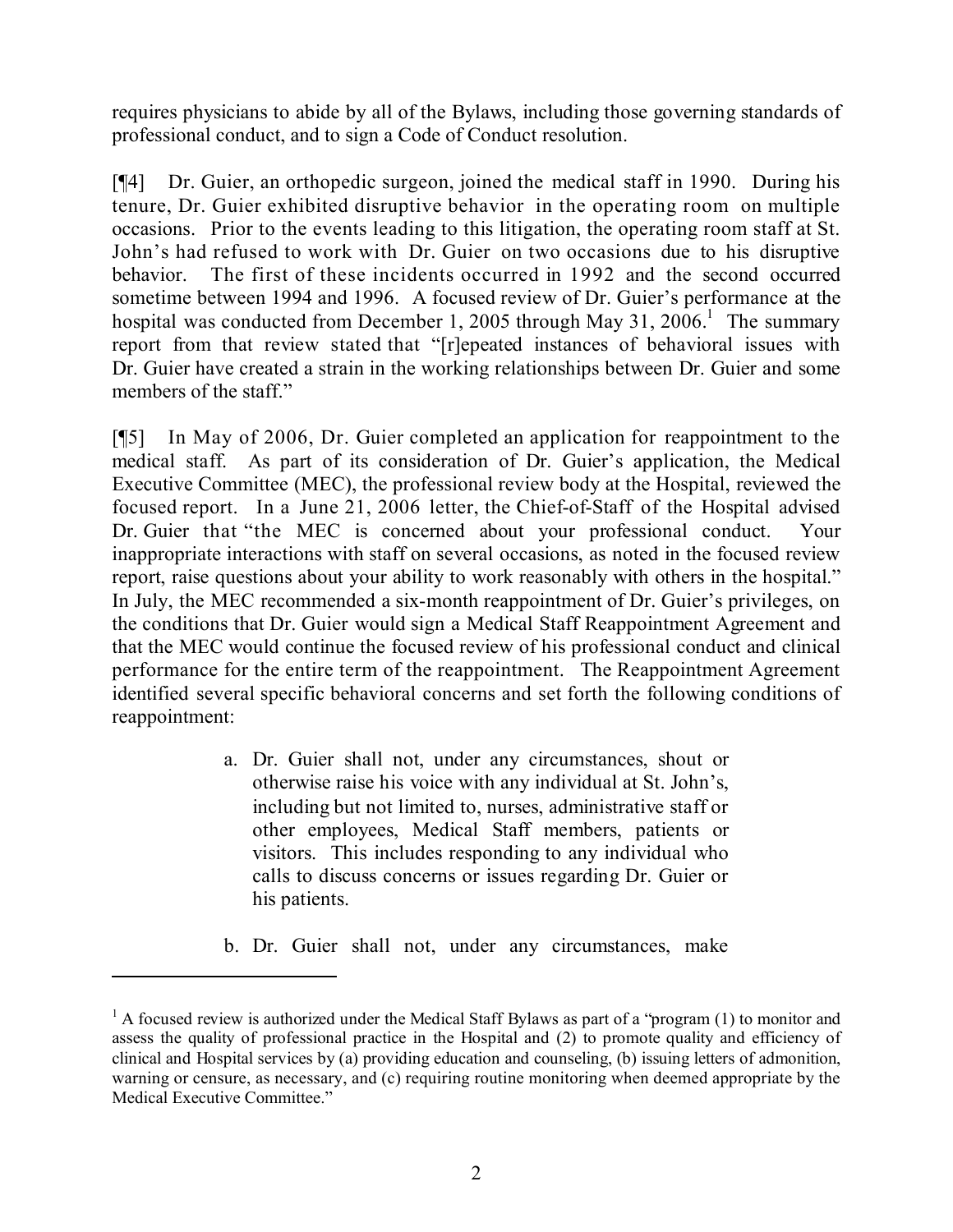discourteous comments, including but not limited to, name calling, or give discourteous orders or demands to any individual at St. John's, including but not limited to, nurses, administrative staff or other employees, Medical Staff members, patients or visitors. This includes responding to any individual who calls to discuss concerns or issues regarding Dr. Guier or his patients.

- c. Dr. Guier shall not, under any circumstances, criticize any individual at St. John's in front of or within earshot of any other individual at St. John's, including but not limited to, nurses, administrative staff or other employees, Medical Staff members, patients or visitors. Dr. Guier will address any criticisms of or concerns about employees or staff members to the appropriate supervisor in a courteous manner and in private.
- d. Dr. Guier shall not threaten, physically or otherwise, any person at St. John's, including but not limited to, nurses, administrative staff or other employees, Medical Staff members, patients or visitors.
- e. Dr. Guier shall not exhibit any other inappropriate, unprofessional or disruptive behavior while on St. John's premises.

Dr. Guier signed the Reappointment Agreement on July 10, 2006, after writing his own "addendum," which he testified was "an avenue in which we could try and institute some reasonable process to try and deal with some of the issues that were at hand." The typewritten addendum appeared at the bottom of the last page of the Agreement and was signed by Dr. Guier. It provided:

> This agreement is signed with the understanding, that certain terms need to be defined, some facts or conclusions are in need of verification, and that the agreement is subject to acceptable amendments to be agreed upon in the near future. As a beginning we agree to due process in the event of any complaint brought against Dr. Guier and vice versa, by Dr. Guier against the Hospital Staff or Medical Staff. Due process is defined as (1) notification of a complaint (2) the nature of the complaint (3) an opportunity to respond and (4) call for witnesses (including the accusers with some exceptions)[.] Due process needs to be granted to all individuals from the beginning.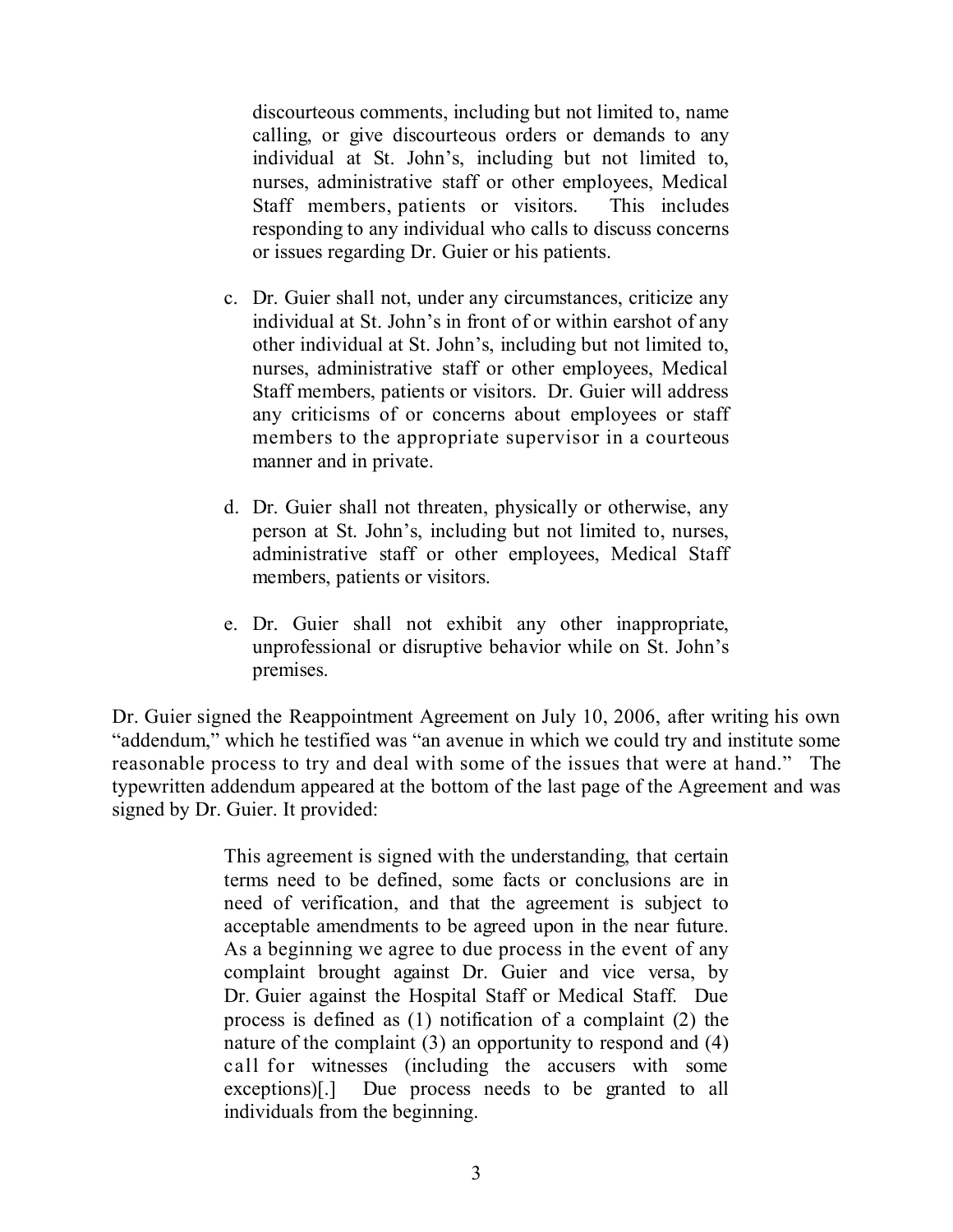The Board of Trustees approved the six-month reappointment.

[¶6] In the ensuing months, several employees reported incidents of Dr. Guier's inappropriate behavior. Some of these incidents were verbally relayed to supervisors and others were also documented in written reports. The supervisors did not discuss the verbal reports with Dr. Guier at the time they were made. The workplace discord reached a crisis level on October 16, 2006 when the MEC was presented with a "Work Refusal Petition" signed by the entire operating room staff. The Petition stated:

> This petition represents repeated documented occurrences in the operating room as well as psychological abuse in a hostile work environment. This petition also represents the concerns of the current operating room staff at St. John[']s Medical Center. These concerns are in reference to **Dr. Chris Guier** and his repeated abuse to the operating room staff. We have exhausted our pleas for change and have finally resorted to this method of resolution. As of this  $16<sup>th</sup>$  day of October 2006, the Operating Room staff at St. John[']s Medical Center *refuses* to continue performing any cases with Dr. Chris Guier. The signatures below support this letter, as a much anticipated resolution is needed.

(Emphasis in original.) The MEC discussed the Petition with Dr. Guier at a meeting held the following day. At that meeting, the doctor in charge of the focused review shared the findings from the latest focused review report with Dr. Guier. The doctor explained that the most significant part of the report involved Dr. Guier's interaction with operating room personnel, and noted that all of the incident reports generated regarding Dr. Guier had been discussed with him by human resources. Dr. Guier acknowledged that he had reviewed the incident reports, but stated that no one had brought up to him that there were behavioral issues. He stated that the Petition came as a surprise to him because he made an attempt to address problems in the operating room as they arose.

[¶7] At the conclusion of the meeting, the Medical Executive Committee summarily suspended Dr. Guier's privileges for 29 days pending investigations by the Hospital's CEO and by an ad hoc committee created by the MEC. Dr. Guier was notified in writing of the suspension and of the fact that there was a request for an investigation pursuant to the Bylaws. The MEC informed Dr. Guier that

> it was the unanimous consensus of the MEC that there are reasonable grounds to believe your conduct and activities pose a threat to the life, health, or safety of any patient, employee, or other person present at the Hospital and that the failure to take prompt action may result in imminent danger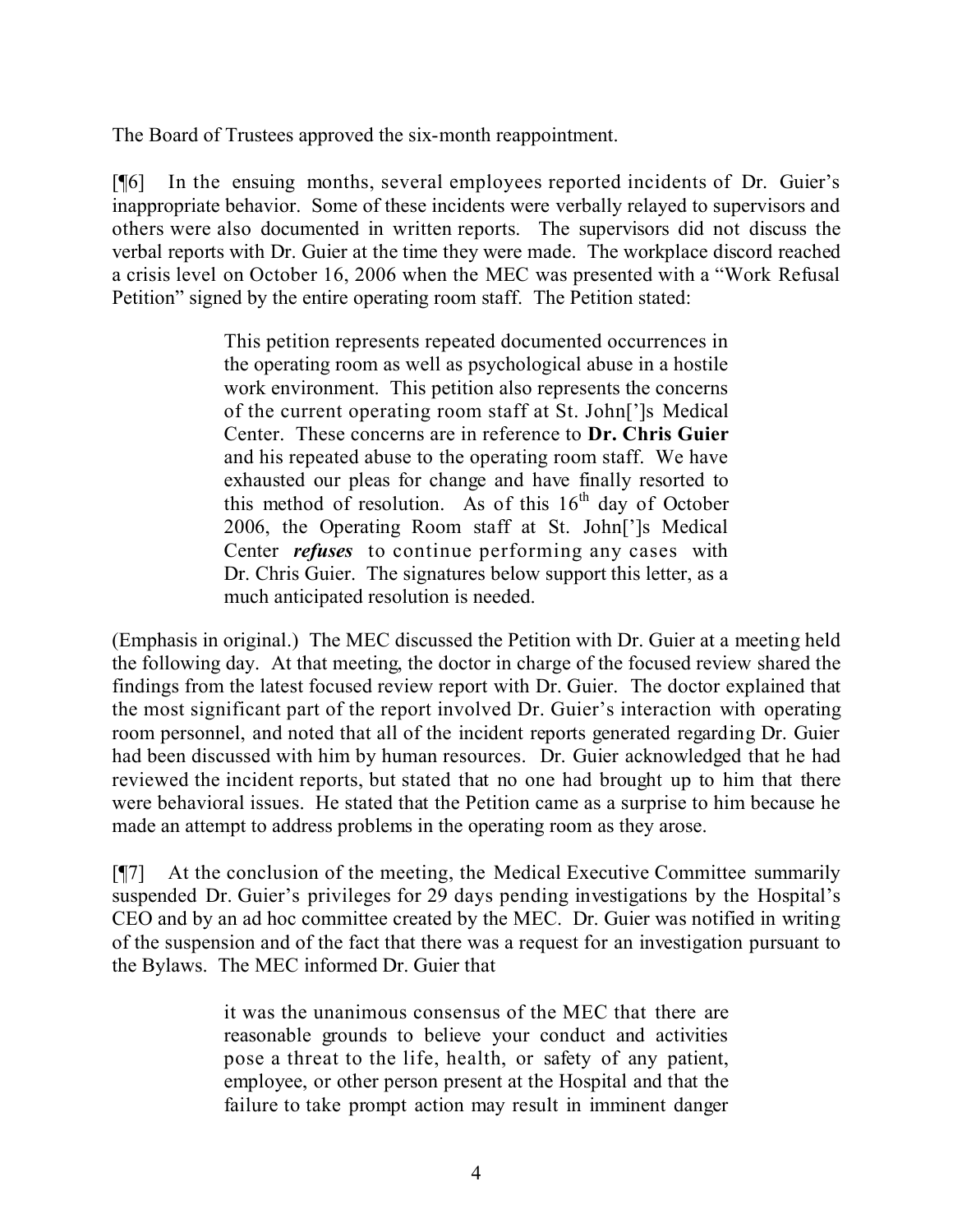to the life, health or safety of any such person. Thus, the MEC decided to impose this temporary precautionary suspension.

[¶8] Dr. Guier was given the opportunity to provide information to the ad hoc committee at two meetings held on October  $30<sup>th</sup>$  and  $31<sup>st</sup>$ , 2006. The ad hoc committee presented its findings to the MEC on November 9, 2006. The committee reported six incidents between July and October of 2006 that it considered disruptive and abusive. The CEO presented a report with substantially similar findings. The MEC determined that the incidents sufficiently supported a recommendation that Dr. Guier's medical staff membership and clinical privileges be terminated. Dr. Guier was notified of the MEC's decision and his right to a contested case hearing on the matter. He subsequently requested a contested case hearing.

[¶9] The contested case hearing was held over several evenings before a Judicial Review Committee (JRC) comprised of four physicians from the medical staff. The JRC was assisted by a hearing officer. The parties agreed that the Bylaws would apply to the contested case hearing unless they conflicted with the Wyoming Administrative Procedure Act (WAPA) or other applicable law. The parties also agreed that only Dr. Guier's behavior, not the quality of care provided to patients, was at issue. Dr. Guier took the pretrial depositions of several nurses, technicians, and operating room staff involved in the incidents. He was represented by counsel during the hearing, evidence was presented on his behalf, and he was provided the opportunity to cross-examine each witness.

[¶10] The JRC issued its Findings and Conclusions following the contested case hearing. It concluded that the application for reappointment and the terms of the Reappointment Agreement placed Dr. Guier on notice of expected standards of conduct. The JRC also concluded that Dr. Guier violated those standards during six separate incidents when he displayed anger or responded inappropriately 1) to the opening of an extra set of sponges; 2) to the suction not working properly during a procedure; 3) when a surgical supply item was unavailable; 4) to the loss of a bone fragment after surgery; 5) to the postponement of a surgical procedure and, during that procedure, to surgical items that were available but not opened; and 6) to the potential contamination of a gown. The JRC concluded that Dr. Guier had failed to prove that the MEC's decision to permanently suspend his privileges should be reversed or modified. Dr. Guier appealed the decision of the JRC to the Board of Trustees, as provided for in the Bylaws. The Board reviewed the entire record and found substantial evidence to support the MEC's action and recommendation.

[¶11] Dr. Guier appealed the Board's final decision to the district court. The district court found that some of the procedures used during the investigation and contested case hearing were flawed, but concluded that Dr. Guier's right to due process was not impacted. The district court determined that the Board's decision was supported by substantial evidence and affirmed the JRC's decision. Dr. Guier timely appealed to this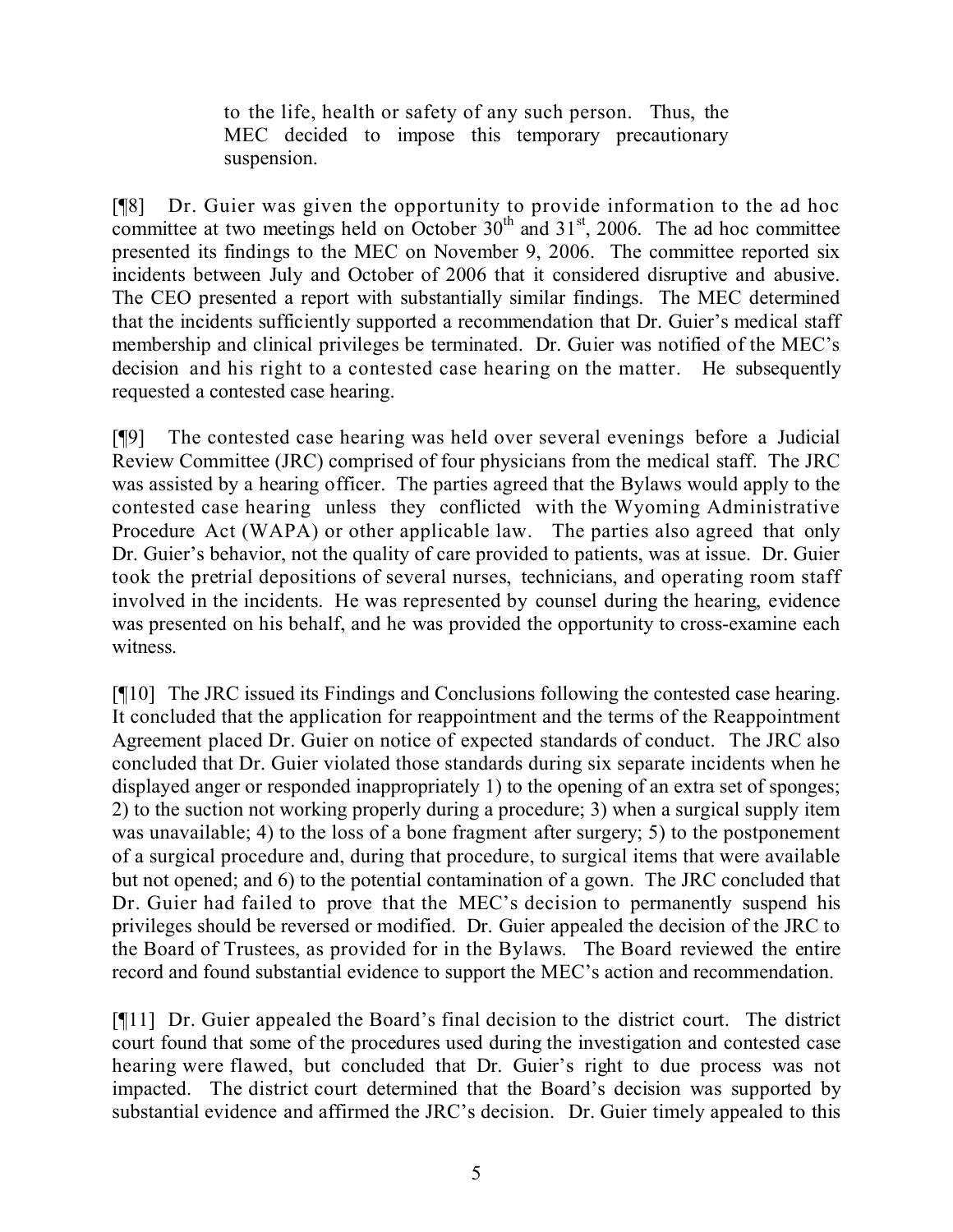Court.

#### *STANDARD OF REVIEW*

[¶12] We review the Board's action as we would review any other agency's decision. *Reynolds v. West Park Hospital District*, 2010 WY 69, ¶ 6, 231 P.3d 1275, 1277 (Wyo. 2010). When we consider an appeal from a district court's review of an administrative agency's decision, we review the case as though it had come directly from the administrative agency. *Id.* Our review of an agency decision is limited to those considerations specified in Wyo. Stat. Ann. § 16-3-114(c) (LexisNexis 2009) which provides, in pertinent part:

> (c) To the extent necessary to make a decision and when presented, the reviewing court shall decide all relevant questions of law, interpret constitutional and statutory provisions, and determine the meaning or applicability of the terms of an agency action. In making the following determinations, the court shall review the whole record or those parts of it cited by a party and due account shall be taken of the rule of prejudicial error. The reviewing court shall:

> > (i) Compel agency action unlawfully withheld or unreasonably delayed; and

> > (ii) Hold unlawful and set aside agency action, findings and conclusions found to be:

> > > (A) Arbitrary, capricious, an abuse of discretion or otherwise not in accordance with law;

> > > (B) Contrary to constitutional right, power, privilege or immunity;

> > > (C) In excess of statutory jurisdiction, authority or limitations or lacking statutory right;

> > > (D) Without observance of procedure required by law; or

> > > (E) Unsupported by substantial evidence in a case reviewed on the record of an agency hearing provided by statute.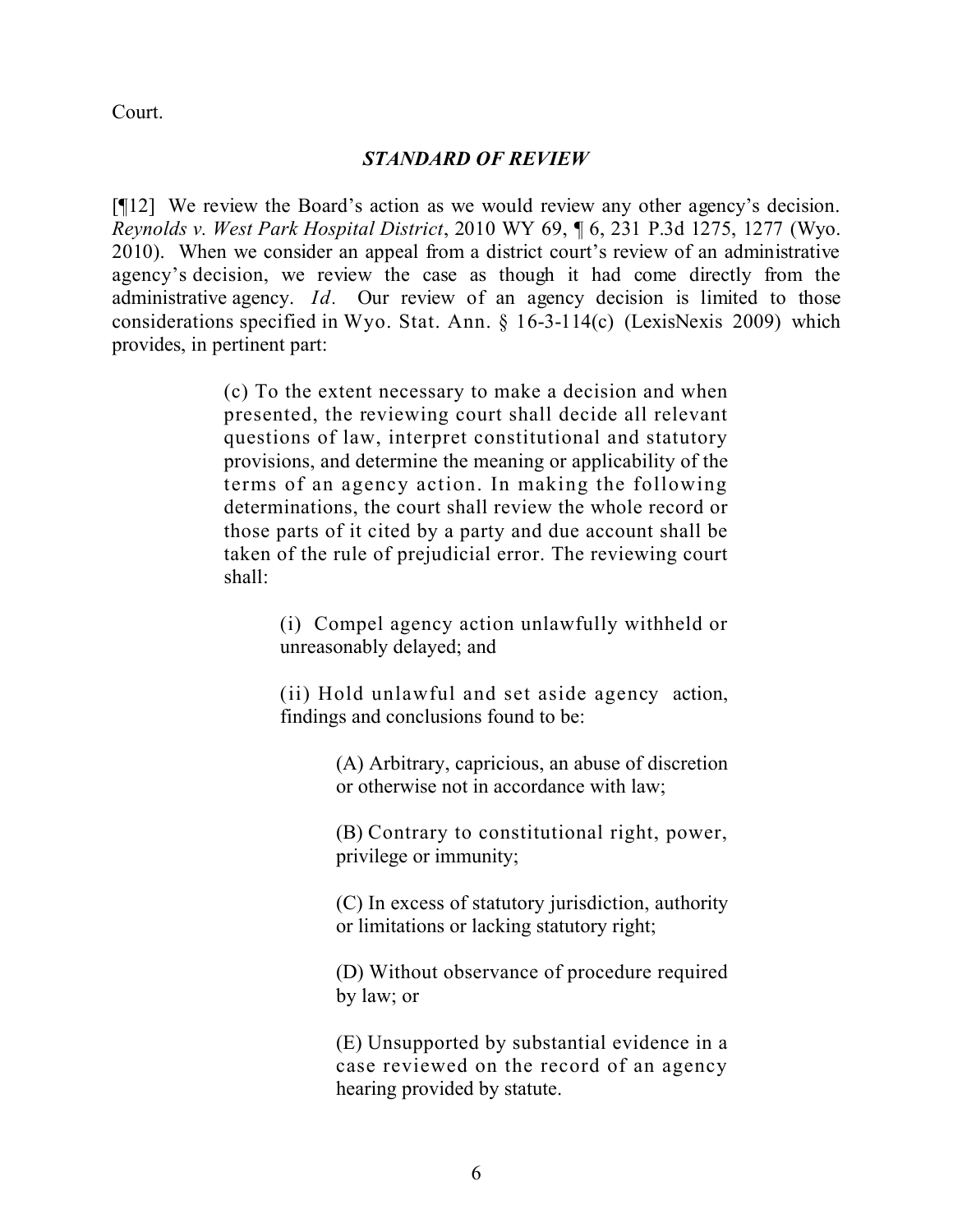[¶13] We affirm an agency's findings of fact if they are supported by substantial evidence. *Dale v. S & S Builders, LLC*, 2008 WY 84, ¶ 22, 188 P.3d 554, 561 (Wyo. 2008). An administrative agency's conclusions of law are not entitled to the same deference as its factual findings. We review an agency's conclusions of law *de novo,* and "[w]e will affirm an agency's legal conclusion only if it is in accordance with the law." *DC Production Service v. Wyo. Dep't of Employment*, 2002 WY 142, ¶ 7, 54 P.3d 768, 771 (Wyo. 2002). We employ the arbitrary and capricious standard as a safety net against administrative agency action that is contrary to law but not readily correctible under the other applicable standards of review. *Reynolds*, ¶ 6, 231 P.3d at 1277.

#### *DISCUSSION*

[¶14] It is well-established that a hospital board may prescribe reasonable rules and regulations to be followed by physicians using the hospital facilities. *Board of Trustees of Memorial Hospital of Sheridan County v. Pratt*, 262 P.2d 682, 688-89 (Wyo. 1953); *see also* 41 C.J.S., *Hospitals*, § 5, p. 336; 28 A.L.R.5th 107; *Green v. City of St. Petersburg*, 154 Fla. 339, 17 So. 2d 517 (Fla. 1944); *Selden v. City of Sterling*, 316 Ill. App. 455, 45 N.E.2d 329 (Ill. App. Ct. 1942); *Bryant v. City of Lakeland*, 158 Fla. 151, 28 So. 2d 106 (Fla. 1946); *Jacobs v. Martin*, 20 N.J. Super. 531, 90 A.2d 151 (Ch. Div. 1952). The Wyoming statute that governs hospital privileges provides individual hospitals broad discretion in the management of their staffs:

> Any hospital owned by the state, or any hospital district, county or city thereof, and any hospital whose support, either in whole or in part, is derived from public funds, shall be open for practice to doctors of medicine, doctors of osteopathy, doctors of chiropractic, doctors of dentistry and podiatrists, who are licensed to practice medicine or surgery, chiropractic, dentistry or podiatry in this state. *Provided, however, that these hospitals by appropriate bylaws shall promulgate reasonable and uniform rules and regulations covering staff admissions and staff privileges.* Admission shall not be predicated solely upon the type of degree of the applicant and the governing body shall consider the competency and character of each applicant.

Wyo. Stat. Ann. § 35-2-113 (LexisNexis 2009) (emphasis added). We have said that it is improper for any court to substitute its judgment for that of a hospital concerning the management and operation of a health care facility. *Gonzales v. Personal Collection Service*, 494 P.2d 201, 206 (Wyo. 1972). However, a physician may not be excluded by rules, regulations, or acts of the hospital's governing authorities which are unreasonable, arbitrary, capricious, or discriminatory. *Pratt*, 262 P.2d at 689. We have stated: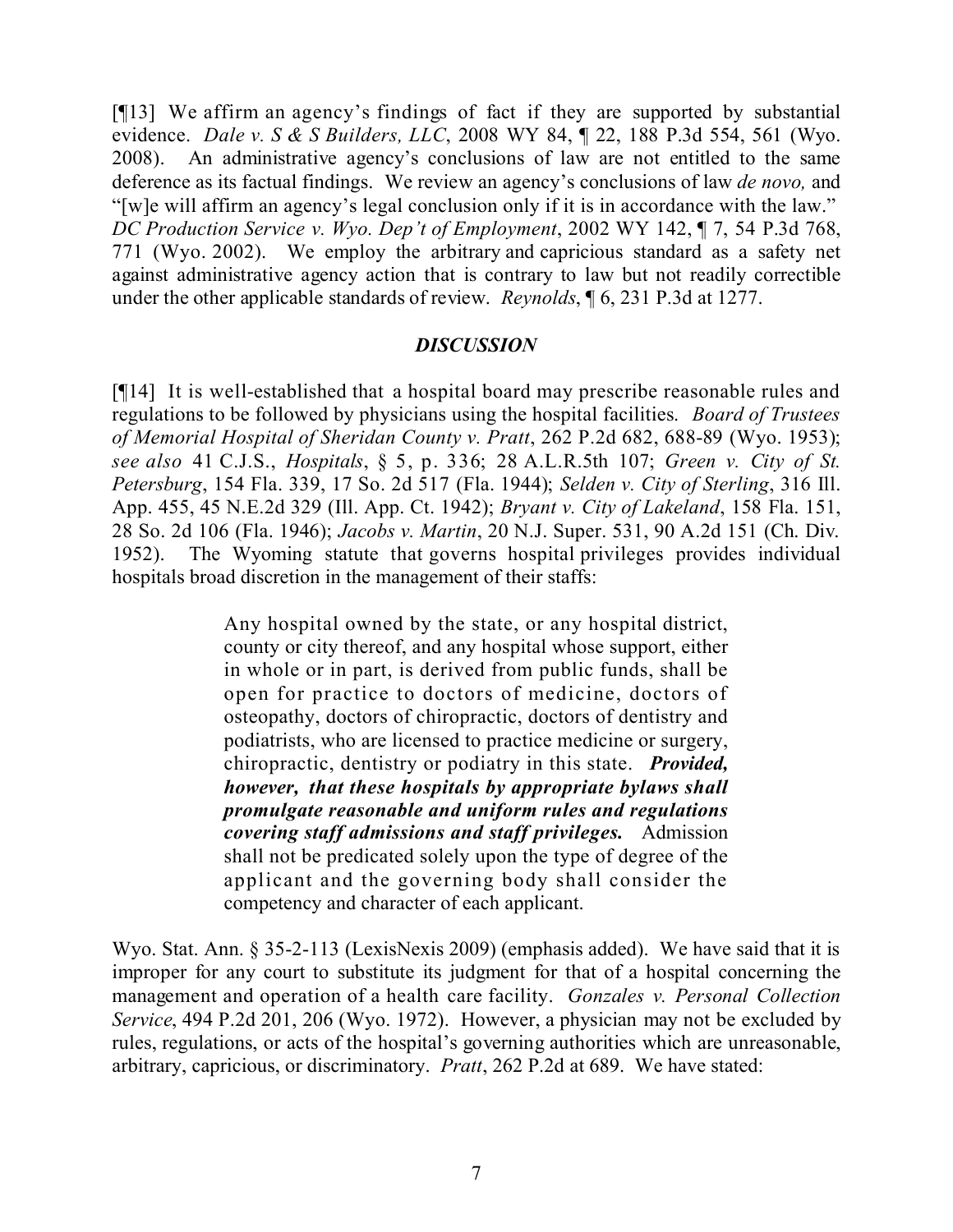In reviewing a decision of a public hospital to refuse to grant or to terminate staff privileges of a physician, whether the review is conducted in the district court or in this court, the applicable standard of review is one which accords great deference to a hospital's decision. That review is limited to a determination of whether the exclusion was made on a rational basis, supported by substantial evidence, in accordance with reasonable hospital bylaws, and was not discriminatory, arbitrary, or capricious.

*Garrison v. Board of Trustees of Memorial Hospital*, 795 P.2d 190, 193 (Wyo. 1990).

## *Standard & Burden of Proof*

[¶15] In his first issue, Dr. Guier asserts that the burden of proof in his contested case hearing is controlled by the Wyoming Administrative Procedure Act, and that the hearing examiner erred by applying the burden of proof identified in the Medical Staff Bylaws. We note initially that the proper allocation of the burden of proof is a matter of law and is reviewed *de novo*. *Penny v. State ex rel. Wyo. Mental Health Prof. Licensing Bd*., 2005 WY 117, ¶ 13, 120 P.3d 152, 160 (Wyo. 2005).

[¶16] Prior to the contested case hearing, the parties stipulated that "[t]he Medical Staff Bylaws of St. John's Medical Staff shall remain in full force and effect, and shall apply to the Contested Case Hearing except where they are in conflict with the WAPA, or other applicable law and this Stipulation, in which case the WAPA, or other applicable law and this Stipulation, shall control." The hearing examiner determined that the burden of proof in the Bylaws did not conflict with the WAPA and instructed the JRC to apply the burden of proof provided for in the Bylaws. The Bylaw governing the burden of proof at hearings provides, in pertinent part:

## VIII.D.7. BURDENS OF PRESENTING EVIDENCE AND **PROOF**

. . . [T]he professional review body that proposed the adverse recommendation or action shall present supporting evidence, but *the Medical Staff appointee shall have the burden of proving, by a preponderance of the evidence*, that the proposed adverse recommendation or action should be rejected and/or modified.

(Emphasis added.) The hearing examiner instructed the JRC as follows:

According to Section VIII.D.7 of the Bylaws, the MEC must first present evidence "in support of" its action and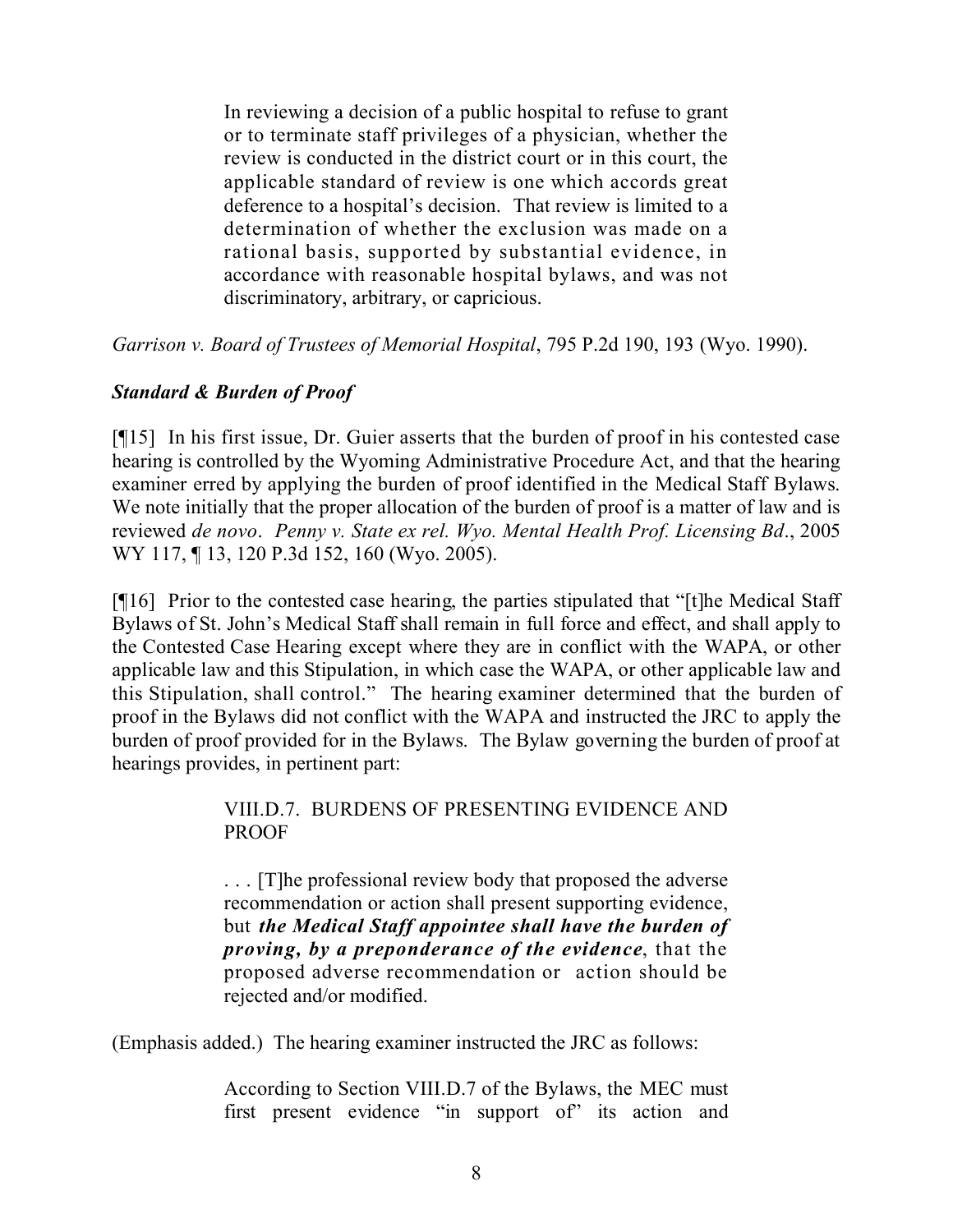recommendation. To satisfy this initial obligation, the MEC does not have to prove that its action was the best or only action to take, or to establish that its decision was the "correct" one. Rather, to satisfy this initial obligation, the MEC only must show that its action and recommendation are supported by evidence or, in other words, that its action and recommendation are not arbitrary or capricious and are based on evidence that a reasonable mind might accept in support of the actions and recommendation.

*If you decide that the MEC has presented evidence "in support of" its action and recommendation, then, according to Section VIII.D.7 of the Bylaws, Dr. Guier has the burden of proving, "by a preponderance of the evidence" that the MEC's action and recommendation must be rejected or modified.*

(Emphasis added.) Dr Guier asserts that the WAPA requires the MEC to prove its allegations by "clear and convincing evidence." He contends that this burden of proof conflicts with the burden identified in the Bylaws and therefore supersedes the provision in the Bylaws pursuant to the parties' stipulation.

[¶17] The language of the WAPA does not expressly provide a standard of proof in contested case hearings. *See* Wyo. Stat. Ann. § 16-3-114(c). We have previously recognized that the standard applicable to an adjudicatory hearing before an agency, unless otherwise stated, is the "preponderance of the evidence" standard customarily used in civil cases. *Willadsen v. Christopulos*, 731 P.2d 1181, 1184 (Wyo. 1987). A "preponderance of the evidence" is defined as "proof which leads the trier of fact to find that the existence of the contested fact is more probable than its non-existence." *Judd v. State ex rel. Wyo. Workers' Safety & Comp. Div.*, 2010 WY 85, ¶ 31, 233 P.3d 956, 968 (Wyo. 2010). We have also recognized that the preponderance of the evidence standard generally does not adequately protect the property interest one has in a professional license, and have instead required a licensing board to prove its disciplinary cases by clear and convincing evidence. *Painter v. Abels*, 998 P.2d 931, 940 (Wyo. 2000). Dr. Guier contends that our cases applying the WAPA to the revocation of professional licenses required the Hospital to prove the allegations supporting revocation of his privileges by "clear and convincing evidence." *See, e.g., In re Greene*, 2009 WY 42, ¶ 10, 204 P.3d 285, 290 (Wyo. 2009) (suspension of chiropractor's license); *Dorr v. Wyo. Bd. of Cert. Pub. Accountants*, 2006 WY 144, ¶ 13, 146 P.3d 943, 949 (Wyo. 2006) (suspension of certificate to practice public accounting); *Devous v. Wyoming State Bd. of Med. Examiners*, 845 P.2d 408, 416 (Wyo. 1993) (suspension of medical license). The Hospital asserts that the clear and convincing standard does not apply because Dr. Guier faced the revocation of his medical staff privileges, not the revocation of his medical license.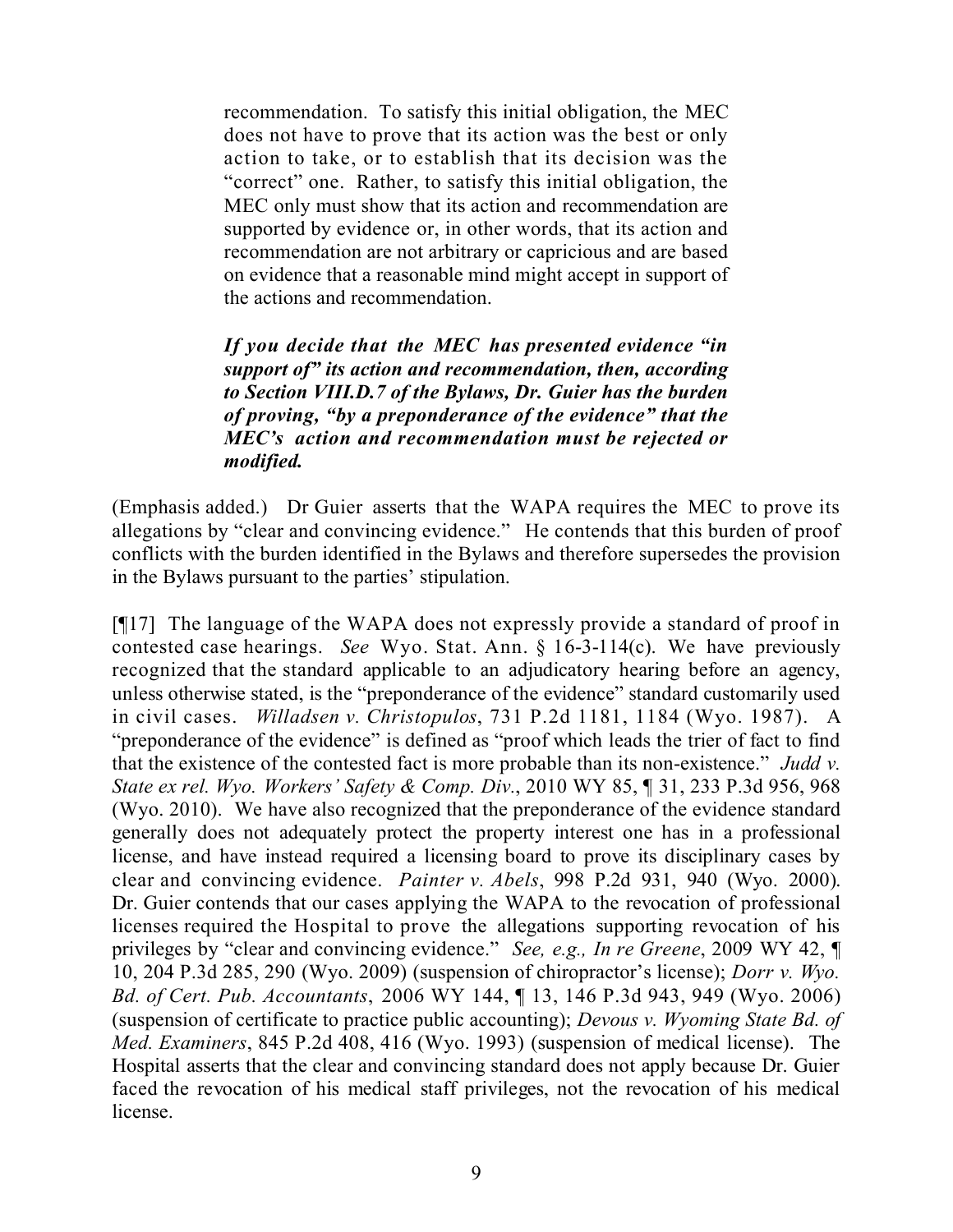[¶18] A "license" is defined in the WAPA as "any agency permit, certificate, approval, registration, charter or similar form of permission required by law." Wyo. Stat. Ann. § 16-3-101(a)(iii). The Hospital argues that staff privileges are not a medical license. It points out that Dr. Guier still has his license to practice medicine in the State of Wyoming, and is able to practice his profession at other facilities in the state. Dr. Guier asserts that staff privileges are required by law in order for him to perform operations, admit patients to a hospital, and treat patients, and that privileges therefore meet the definition of a "license." He supports this position by citing to Bylaw § V.A.1 which prohibits any person from admitting a patient or providing medical treatment unless they have been granted privileges. That Bylaw also states that medical staff privileges are "in the nature of a license."

[¶19] Although medical staff privileges may be "in the nature of" a license, we find there is a clear and important distinction between hospital privileges and a medical license. Medical staff privileges allow a physician to use hospital facilities and be assisted by hospital staff. As Dr. Guier points out, this includes the authority to admit and treat patients. A medical license, however, confers a general right to practice medicine within the boundaries of a particular jurisdiction. The distinction between a medical license and staff privileges is acknowledged in Wyoming, as indicated by the fact that licensing and privileging decisions are granted to different administrative bodies.

[¶20] Pursuant to statute, the Wyoming Board of Medicine, not the Judicial Review Committee or the Boards of Trustees of individual hospitals, oversees physician licensing matters. Title 33, Chapter 26 of the Wyoming statutes, known as the "Medical Practice Act," provides rules relating to licensing of physicians. The Medical Practice Act empowers the Wyoming Board of Medicine to "[g]rant, refuse to grant, suspend, restrict, revoke, reinstate or renew licenses to practice medicine," and lists more than thirty specific reasons justifying revocation, restriction, or suspension of a medical license. Wyo. Stat. Ann. §§ 33-26-202(b)(i), 33-26-402(a)(i)-(xxxiv). The Act provides a clear and convincing burden of proof and allocates the burden to the Wyoming Board of Medicine. Wyo. Stat. Ann. § 33-26-407. The Act defines a "license" as "a license to practice medicine in this state issued by the board pursuant to this chapter" and clearly distinguishes between a license and medical staff privileges. Wyo. Stat. Ann. § 33-26- 102(a)(ix); *see* Wyo. Stat. Ann. §§ 33-26-202, 303-409.

[¶21] Medical staff privileges, on the other hand, are addressed in the Wyoming Public Health and Safety statutes relating to hospitals and other care facilities. The statute governing hospital privileges expressly entrusts matters of staff admissions and privileges to hospital administration. As stated above, that statute provides that "hospitals by appropriate bylaws shall promulgate reasonable and uniform rules and regulations covering staff admissions and staff privileges." Wyo. Stat. Ann. § 35-2-113. Staff privileges, in contrast to medical licenses, are specific to individual hospitals, and decisions regarding staff privileges are within the discretion of hospital management.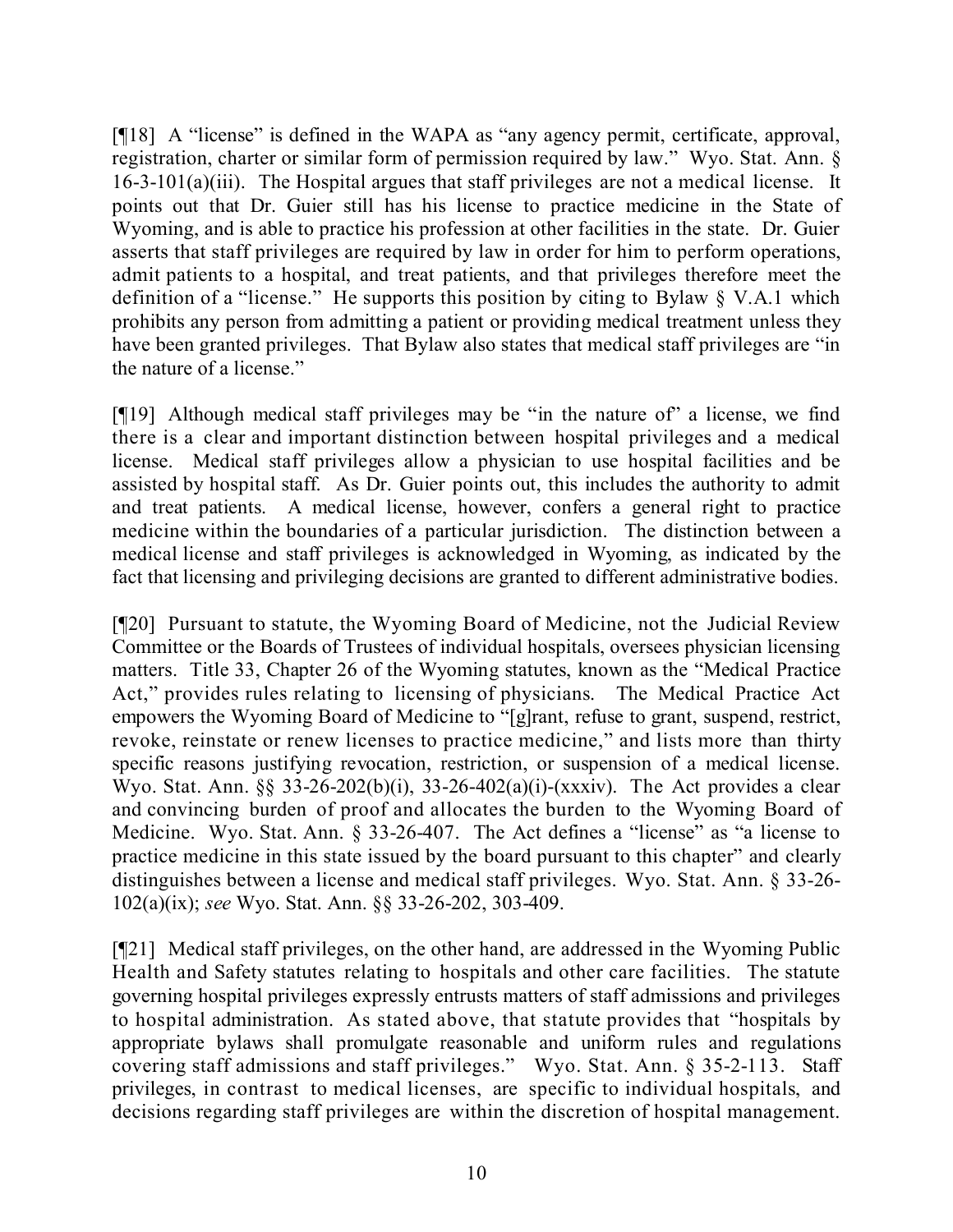The cases that Dr. Guier cites involving license suspensions are inapposite. In this case, Dr. Guier faced the revocation of his medical staff privileges. The Hospital, pursuant to its prerogative, decided that privileging decisions would be subject to a burden of proof expressly identified in the Bylaws, and the burden of proof set forth in those Bylaws was applied at the contested case hearing. Dr. Guier agreed to be bound by the Bylaws when he initially sought hospital privileges and in his subsequent application for reappointment. The Bylaws do not require a clear and convincing burden of proof and do not require the burden of proof to be carried by the Hospital.

[¶22] Dr. Guier also asserts that his loss of privileges is similar to the loss of his medical license because it has impacted his ability to earn a living by practicing medicine. He stated that the termination of his privileges was reported to the National Practitioner Data Bank as required by federal law. 42 U.S.C.  $\S$  11133(a)(1)(A). As a result of the reporting and subsequent notification to other hospitals, Dr. Guier stated that he had lost privileges at a nearby hospital, and was called to hearings before the Wyoming and Montana Boards of Medicine. We note that Dr. Guier did not provide details of those hearings and did not testify that revocation of his hospital privileges resulted in revocation of his license to practice medicine in Montana or Wyoming. We do not dispute that the loss of privileges at a particular hospital or health care facility may seriously impact a physician's ability to maintain a medical practice.

[¶23] Under Wyo. Stat. Ann. § 33-26-303(d), the Board of Medicine may deny licensure to a person whose privileges have been revoked at a particular health care facility on that basis alone. Also, under Wyo. Stat. Ann. § 33-26-402(a)(xxvi)(A), a license may be revoked based on any action by a health care entity that adversely affects clinical privileges for a period of thirty or more days. The fact that there may be additional consequences to a physician who loses staff privileges, however, does not impair the ability of a hospital to establish reasonable bylaws and requirements for physicians seeking hospital privileges at its facility, and does not transform a privilege to practice at a particular hospital into a medical license. In this case, Dr. Guier was aware that his professional behavior was under intense scrutiny, as indicated by the focused review of his performance, the Reappointment Agreement, and correspondence during the reappointment application process. He was aware that failure to abide by the Reappointment Agreement could result in the loss of privileges and consequently damage his career. In spite of the terms of his Reappointment Agreement, however, Dr. Guier continued to act in a manner that jeopardized his ability to practice at St. John's and other facilities where he had privileges.

[¶24] The WAPA does not mandate a clear and convincing burden of proof for suspension of hospital privileges. Wyo. Stat. Ann. § 35-2-113 provides broad discretion to a hospital in determining requirements for the ability to practice at a particular hospital. We have previously recognized that a hospital is entitled to great deference in the management of its facility and we afford great deference to the hospital's determination of standards relating to hospital privileges. *Garrison*, 795 P.2d at 193. In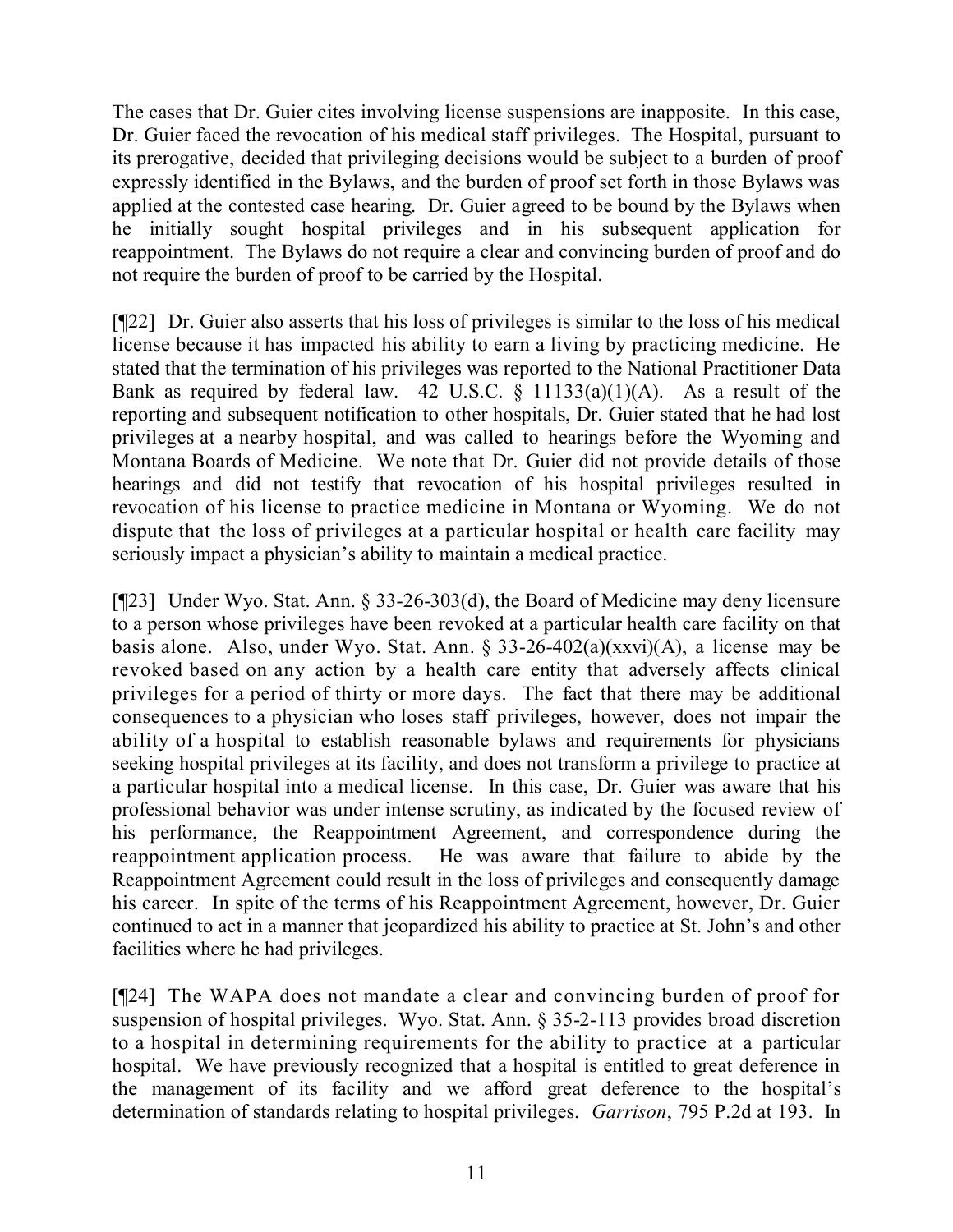sum, the Hospital was entitled to establish the burden of proof to be applied. While it is not the level of proof that every hospital might adopt, we cannot find that it is unreasonable or that it conflicts with the WAPA.

[¶25] Dr. Guier also argues that, even if a clear and convincing standard of proof does not apply, Bylaw § VIII.D.7 is not reasonable because it places the burden on the physician facing charges to show that the adverse recommendation should be rejected or modified. Pursuant to the Bylaws, the Medical Executive Committee has the burden of producing evidence supporting its recommendation. Once that evidence is produced, the burden shifts to the medical staff appointee to persuade the JRC that the action should not be taken. Dr. Guier asserts that the burden-shifting under the Bylaws logically requires him to carry both the burden of production and the burden of persuasion, and that the practical effect of requiring the MEC to produce "some evidence" supporting its decision does not in any way assuage his burden. However, our conclusion that the Hospital has discretion to enact reasonable and uniform rules and regulations, based on an express statutory grant of that power, obviates the need for a discussion regarding the effect of burden-shifting under the Bylaws. As indicated above, we do not find that the Hospital's decision to place the burden of proof on the medical staff appointee, and to require that the burden be met by a preponderance of the evidence, is unreasonable.

# *Substantial Evidence*

[¶26] Although somewhat entangled in his standard of proof argument, Dr. Guier also appears to contend that the Board's decision was not supported by substantial evidence. Substantial evidence is relevant evidence which a reasonable mind might accept in support of the agency's conclusions. *Dale*, ¶ 11, 188 P.3d at 558*.*

[¶27] Dr. Guier asserts that the record lacks substantial evidence to support each of the six incidents of his misbehavior. He contends that several incidents were not documented by written reports. Of the written reports that were made, Dr. Guier claims they did not contain the level of detail required to determine he violated the application for reappointment or the Reappointment Agreement. He also maintains that the ad hoc committee learned of several of the incidents from individuals who did not actually witness the outbursts.

[¶28] The Medical Staff Bylaws require a medical staff member to "agree to work harmoniously with others;" to "work<sup>[]</sup> cooperatively with members, nurses, Hospital Administration and others so as to promote high quality patient care;" and to adhere to a professional code of conduct, which includes "the ability to relate to others in a civil, collegial, and courteous manner." Bylaws §§ II.B.1.e; II.E.7; II.E.14. The Code of Conduct provides:

> The policy of St. John's Medical Center & Living Center is that all individuals within its facilities be treated courteously,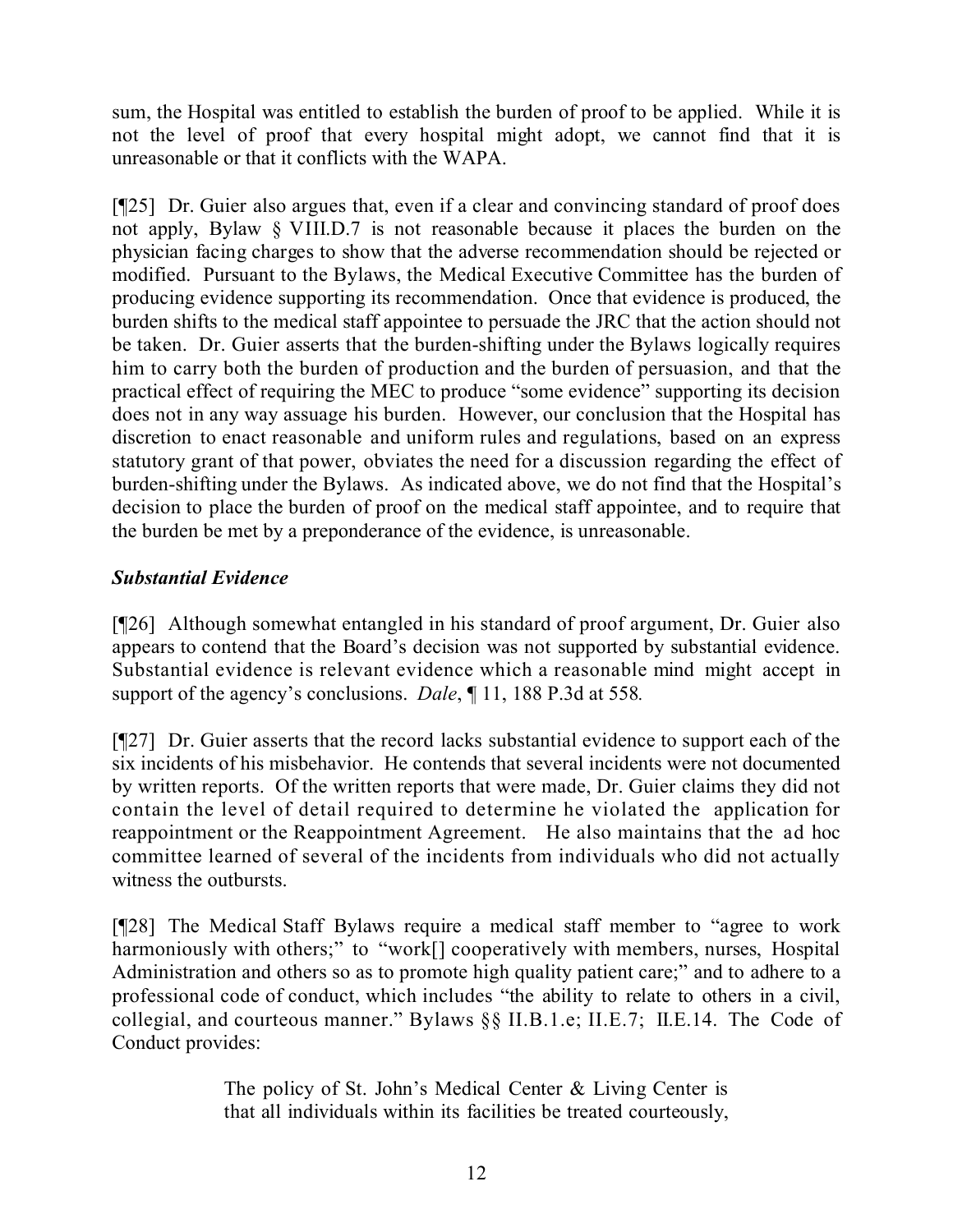respectfully and with dignity. To that end, while in St. John's facilities, individuals who are granted medical privileges agree to conduct themselves in a professional and cooperative manner. All such individuals shall refrain from disruptive, abusive, rude, hostile or otherwise inappropriate conduct.

[¶29] The record contains ample evidence of Dr. Guier's inability to work cooperatively with others, to relate to others in a civil, collegial, and courteous manner, and to refrain from disruptive conduct. Six members of the operating room staff who worked directly with Dr. Guier testified at the contested case hearing, as did the Chief-of-Staff, Chief-of-Surgery, and Operating Room Supervisor. The written reports of the ad hoc committee and the CEO investigation were submitted as evidence. The head of the ad hoc committee and the CEO also testified during the contested case hearing regarding those reports.

[¶30] The decision to permanently suspend Dr. Guier's privileges was based on six separate incidents of misconduct. Dr. Guier does not dispute that these incidents occurred. He either could not remember the incidents or contends the incidents were not as serious as reported. All incidents involved anger, mistreatment of staff, and disruptive behavior, and all incidents demonstrated an inability to relate to others in a civil, collegial, and courteous manner. The evidence supporting those incidents can be summarized as follows:

> July 18, 2006: Two nurses testified that Dr. Guier became angry during a procedure when the operating room staff used unauthorized materials. One nurse stated that when Dr. Guier realized an extra set of surgical sponges had been opened he stopped what he was doing, became angry and red in the face, was shaking, and yelling, "like level 10 yelling." This incident occurred eight days after Dr. Guier signed the Reappointment Agreement.

> July 20, 2006: Two nurses testified that Dr. Guier yelled and was intimidating toward operating room personnel during a procedure in which an instrument's suction was not working properly.

> July 21, 2006: Two nurses testified that Dr. Guier became upset when a surgical supply item was unavailable. Both nurses testified that Dr. Guier forcefully tore the drapes off the patient and threw a pair of scissors during this incident. The incident was also documented in an incident report.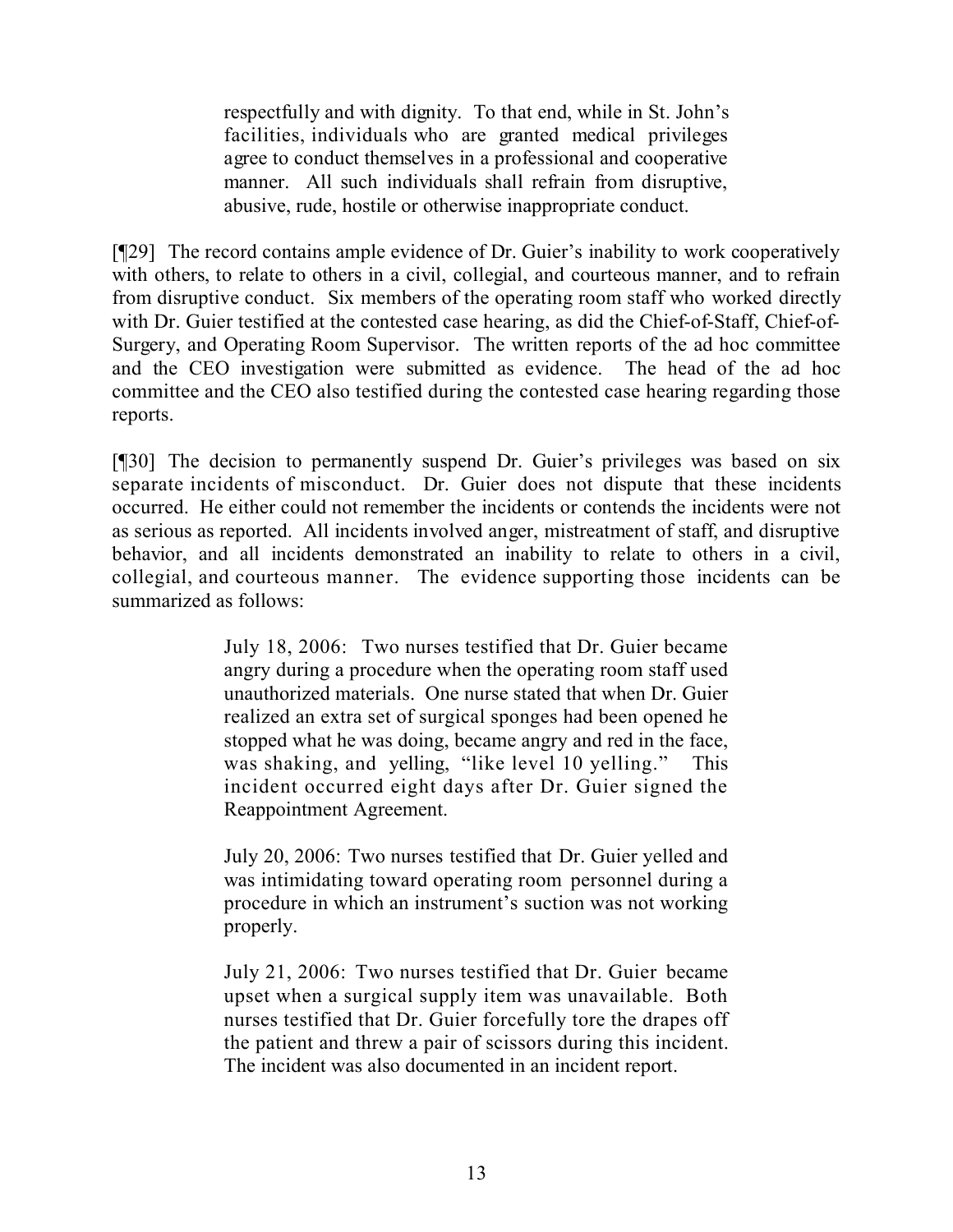October 2, 2006: An incident report stated that Dr. Guier became angry with the operating room staff when he learned of the mishandling of a bone fragment. A nurse involved in the incident testified that Dr. Guier "was so angry. He started coming at me." Dr. Guier accused the nurse of sabotage when he learned the fragment had been discarded.

October 9, 2006: A nurse testified that Dr. Guier became angry when surgery was postponed because of a room conflict. Another member of the operating room staff testified that, after a room was arranged, Dr. Guier yelled at operating room personnel during the procedure for not unwrapping items that would be needed, though they were available in the room.

October 11, 2006: The investigation by the ad hoc committee revealed that Dr. Guier reacted angrily to the possible contamination of his surgical gown. According to the committee's report, Dr. Guier grabbed the gown from one of the operating room staff members, threw the gown to the floor, and made a demeaning comment to the staff member. Dr. Guier defended his behavior by stating that he prefers to take his own gown to decrease the possibility of infection. According to the committee's report, Dr. Guier stated that he discussed the incident with another doctor, who agreed that Dr. Guier's reaction could be interpreted as demeaning.

[¶31] The Judicial Review Committee and the Board of Trustees found that all of these incidents were supported by substantial evidence. We agree with this conclusion. The incident where Dr. Guier was alleged to have angrily thrown a contaminated gown on the floor was based on hearsay. Nonetheless, hearsay is admissible in administrative proceedings if it is probative, trustworthy, and credible, and otherwise satisfies the requirements of Wyo. Stat. Ann. § 16-3-108. *Story v. Wyoming State Board of Medical Examiners*, 721 P.2d 1013, 1018 (Wyo. 1986). Further, Dr. Guier did not deny that this incident occurred. The other incidents were testified to by eye-witnesses and several were corroborated by more than one witness. The six members of the operating room staff who testified at the contested case hearing provided evidence of Dr. Guier's disruptive behavior. All six members of the staff testified that they would continue to refuse to operate with Dr. Guier if his privileges were reinstated. We are satisfied that there is substantial evidence supporting the JRC's decision to revoke Dr. Guier's medical staff privileges.

[¶32] We also cannot find error in the Board's conclusion that Dr. Guier did not carry his burden of proving, by a preponderance of the evidence, that the recommendation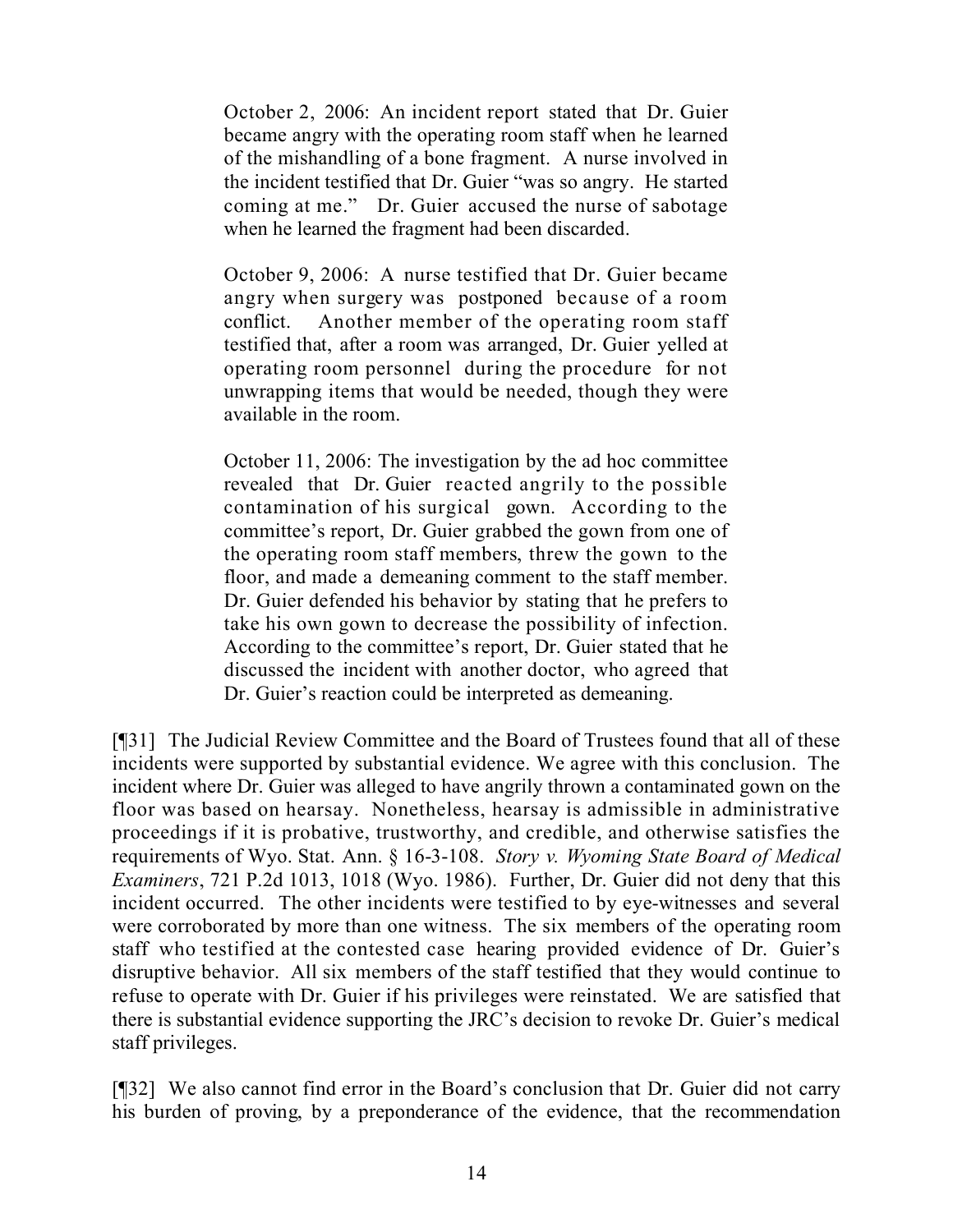should be set aside or modified. Dr. Guier presented some conflicting evidence regarding his conduct in the operating room. One physician's assistant who frequently worked with Dr. Guier testified in support of Dr. Guier. In reference to Dr. Guier's professional behavior, the physician's assistant stated: "I've never heard Dr. Guier raise his voice. . . . I've never heard him call people names," and "I've never heard him use profanity in any form, even when we're out—you know, outside of the OR. It's just not in his nature." He testified that the OR is a very loud and sometimes stressful place and that Dr. Guier's voice may have taken on a stressor during several of the incidents, but that he did not witness Dr. Guier lose his temper during any of the incidents. Dr. Guier also called one other doctor on his behalf, who testified that Dr. Guier did not have any behavioral problems at any of the other hospitals at which he had privileges to practice.

[¶33] Dr. Guier also testified at the contested case hearing. He did not recall several of the incidents. He admitted to being angry when he found out about the mishandling of the bone fragment. However, he denied yelling, approaching anyone in a threatening manner, or losing his focus on the patient.

[¶34] The JRC, as the trier of fact, was in the best position to determine the credibility of the witnesses and to weigh the evidence. Upon weighing the evidence, the JRC found that "Dr. Guier failed to meet his burden of proving, by a preponderance of the evidence, that the decision of the Medical Executive Committee to permanently suspend his privileges should be reversed or modified." The JRC found that the documentary and testimonial evidence demonstrated that Dr. Guier engaged in unacceptable personal conduct. Given the extensive testimony regarding Dr. Guier's conduct in the operating room, and the ample documentation produced by the investigations of the ad hoc committee and the Hospital's CEO, we cannot conclude the JRC erred in determining that Dr. Guier had not met his burden of proof.

## *Arbitrary & Capricious*

[¶35] In his last issue, Dr. Guier asserts that the Board's decision was arbitrary and capricious. The arbitrary and capricious standard remains as a "safety net" to catch agency action that prejudices a party's substantial rights or that may be contrary to the other WAPA review standards yet is not easily categorized or fit to any one particular standard. *Dale*, ¶ 23, 188 P.3d at 561.

> Underlying our often repeated statement that "in determining whether the action of an agency is arbitrary, capricious, or an abuse of discretion, the court ascertains whether the decision is supported by the record," is the assumption that an agency will abide by the rules it promulgates. The failure of an agency to abide by its rules is per se arbitrary and capricious.

*Bowen v. Wyoming Real Estate Comm'n*, 900 P.2d 1140, 1142 (Wyo. 1995) (citation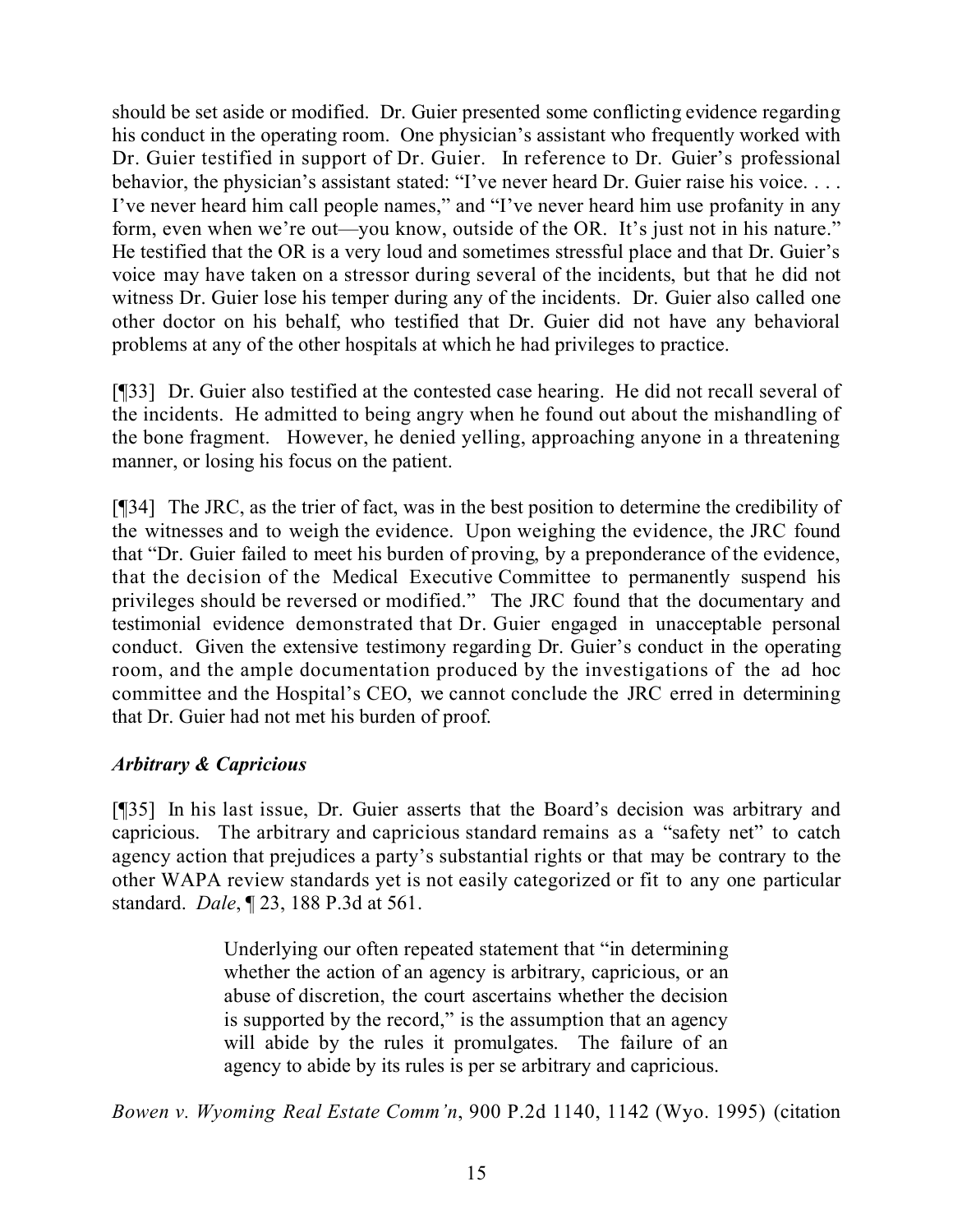omitted).

[¶36] Dr. Guier contends that the Board's decision was per se arbitrary and capricious because the Medical Executive Committee did not follow the notice procedures provided for in the Reappointment Agreement or the Hospital's internal Disruptive Practitioner Policy. The Disruptive Practitioner Policy provides that if disruptive behavior is reported, the Chief-of-Staff and CEO shall meet with the practitioner, discuss the incident, and document all meetings and conversations concerning the behavior. However, the last paragraph of the policy also provides:

> Notwithstanding the foregoing, at any time an issue pertaining to a practitioner's disruptive conduct may be referred to the Medical Executive Committee. Such referral may lead to a formal investigation and corrective action as set forth in the Medical Staff bylaws. Nothing in this policy shall be interpreted to prevent the Medical Executive Committee from exercising its prerogatives in these matters. This policy presents an informal approach to dealing with a disruptive practitioner, which does not replace the right of the Medical Executive Committee to exercise its powers as set forth in the Medical Staff bylaws.

The MEC chose to bypass the Hospital's Disruptive Practitioner Policy, and opted to address the disruptive conduct under the Bylaws, which was its right under the policy. The Disruptive Practitioner Policy is not a rule promulgated by the Hospital. It is designated a "policy" and does not carry the authority of the Medical Staff Bylaws. Likewise, the Reappointment Agreement is not a hospital rule or regulation. We note that the MEC failed to adhere to the "critical" documentation standards of the Disruptive Practitioner Policy, and that none of the suggested steps were taken by the Hospital's CEO or Chief-of-Staff to resolve the problems informally. Nonetheless, the Disruptive Practitioner Policy does not replace the right of the MEC to exercise its powers under the Medical Staff Bylaws. The MEC was entitled to proceed under the Bylaws and its decision to do so was not arbitrary or capricious.

[¶37] The Medical Executive Committee was required to follow the formal procedures provided for in its Bylaws, which were promulgated pursuant to statute. The record reflects that it did that. The MEC, finding that the Work Refusal Petition prevented the Hospital from properly staffing the OR, creating a threat to the life, health and safety of its patients, summarily suspended Dr. Guier's privileges for 29 days according to Bylaw § VII.C.1. Following the summary suspension, the MEC appointed an ad hoc committee to investigate the incidents as required by Bylaw § VII.B.3. The MEC determined that the ad hoc committee's investigation supported a recommendation that Dr. Guier's medical staff membership and clinical privileges be terminated pursuant to Bylaw § VII.B.4. Dr. Guier was immediately notified of the decision and his right to a contested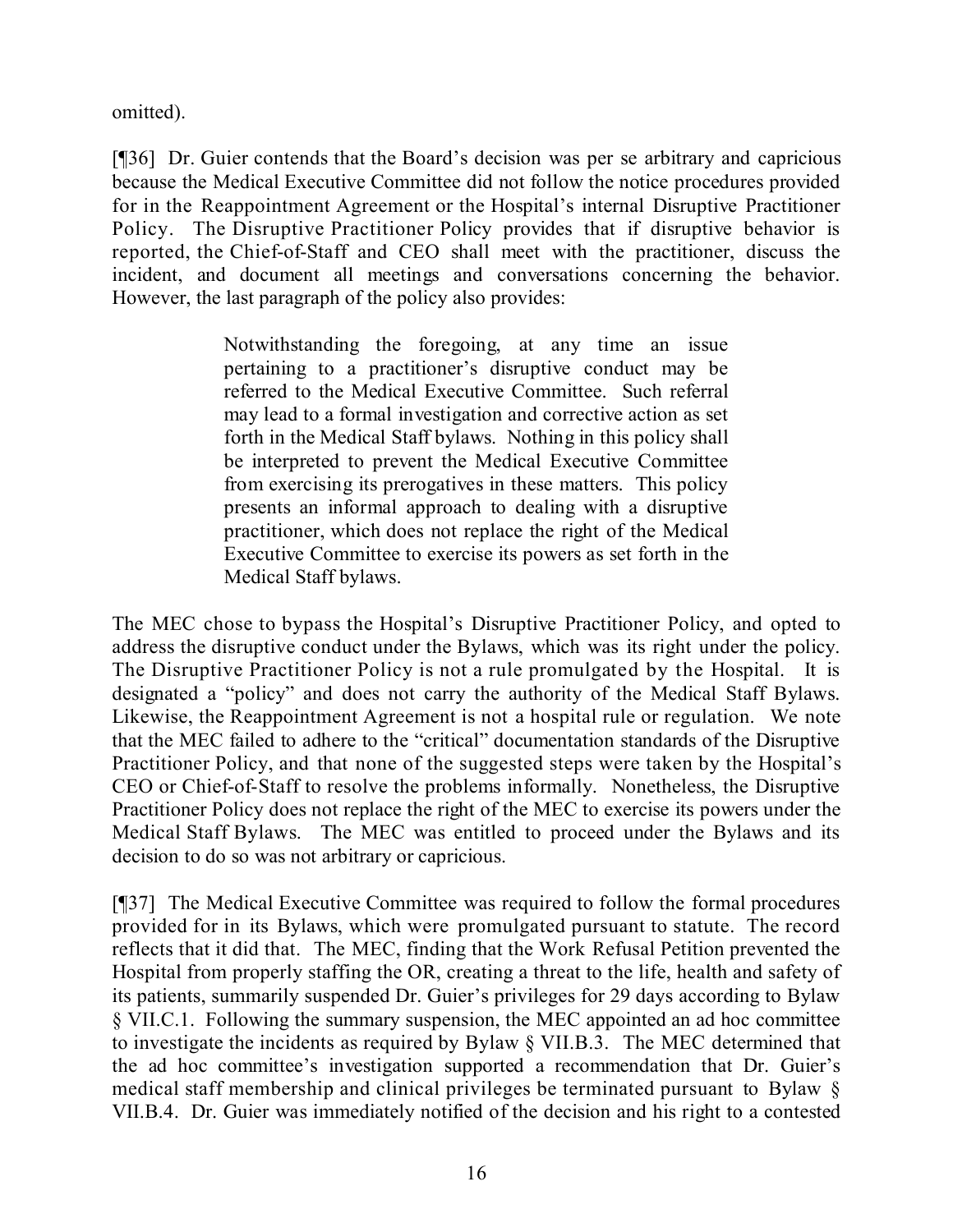case hearing on the matter in accord with Bylaw § VII.B.5. A contested case hearing was held by the JRC and Dr. Guier was afforded an appeal to the Board of Trustees according to Bylaws §§ VIII.D and VIII.E. We cannot conclude that the MEC did not follow its rules and regulations.

[¶38] Although he does not expressly argue that the Medical Executive Committee violated his due process rights, Dr. Guier makes much of the fact that the MEC did not notify him immediately of each incident of inappropriate behavior. We note initially that Dr. Guier does not actually contend that he lacked notice of the issues that were considered at the contested case hearing. Rather, he asserts that had the MEC discussed and documented complaints regarding his professional conduct prior to the Work Refusal Petition, he could have apologized and been admonished if necessary. He claims "[t]he controlling question is whether good faith work with Dr. Guier of the kind pledged would have saved his career." Dr. Guier received notice of the charges against him, a hearing before an impartial tribunal, representation by counsel, the opportunity to cross-examine witnesses and to present evidence, and the opportunity to inspect documentary evidence against him. In light of the ample process that was provided to contest the decision of the MEC, we cannot conclude that the Board's decision was arbitrary or capricious. While it may have been possible to resolve informally under the methods of conflict resolution identified in the Disruptive Practitioner Policy, the fact that the MEC did not follow its recommended procedures does not violate Dr. Guier's due process rights.

[¶39] "Parties to administrative proceedings are entitled to due process of law. Procedural due process principles require reasonable notice and a meaningful opportunity to be heard." *Amoco Production Co. v. Wyoming State Bd. of Equalization*, 7 P.3d 900, 905 (Wyo. 2000) (internal citations and quotation marks omitted). Dr. Guier signed an application for reappointment and a Reappointment Agreement, both of which specifically articulated the professional behavior expected of those with medical staff privileges. We find no error in the Board's conclusion that the "Reappointment Agreement placed Dr. Guier on unequivocal notice that his personal conduct had been an issue and would be closely scrutinized during the period of his reappointment to the medical staff." Dr. Guier's testimony indicated his awareness of issues relating to his interactions with operating room personnel and he was clearly aware of the type of behavior which would be considered unacceptable under the Medical Staff Bylaws and the Reappointment Agreement.

[¶40] Having reviewed the record we cannot conclude that the Board's decision was arbitrary, capricious, or otherwise not in accordance with law. We affirm the Board's decision for reasons articulated by the Oregon Supreme Court when faced with a similar situation:

> Most other courts have found that the factor of ability to work smoothly with others is reasonably related to the hospital's object of ensuring patient welfare. This conclusion seems